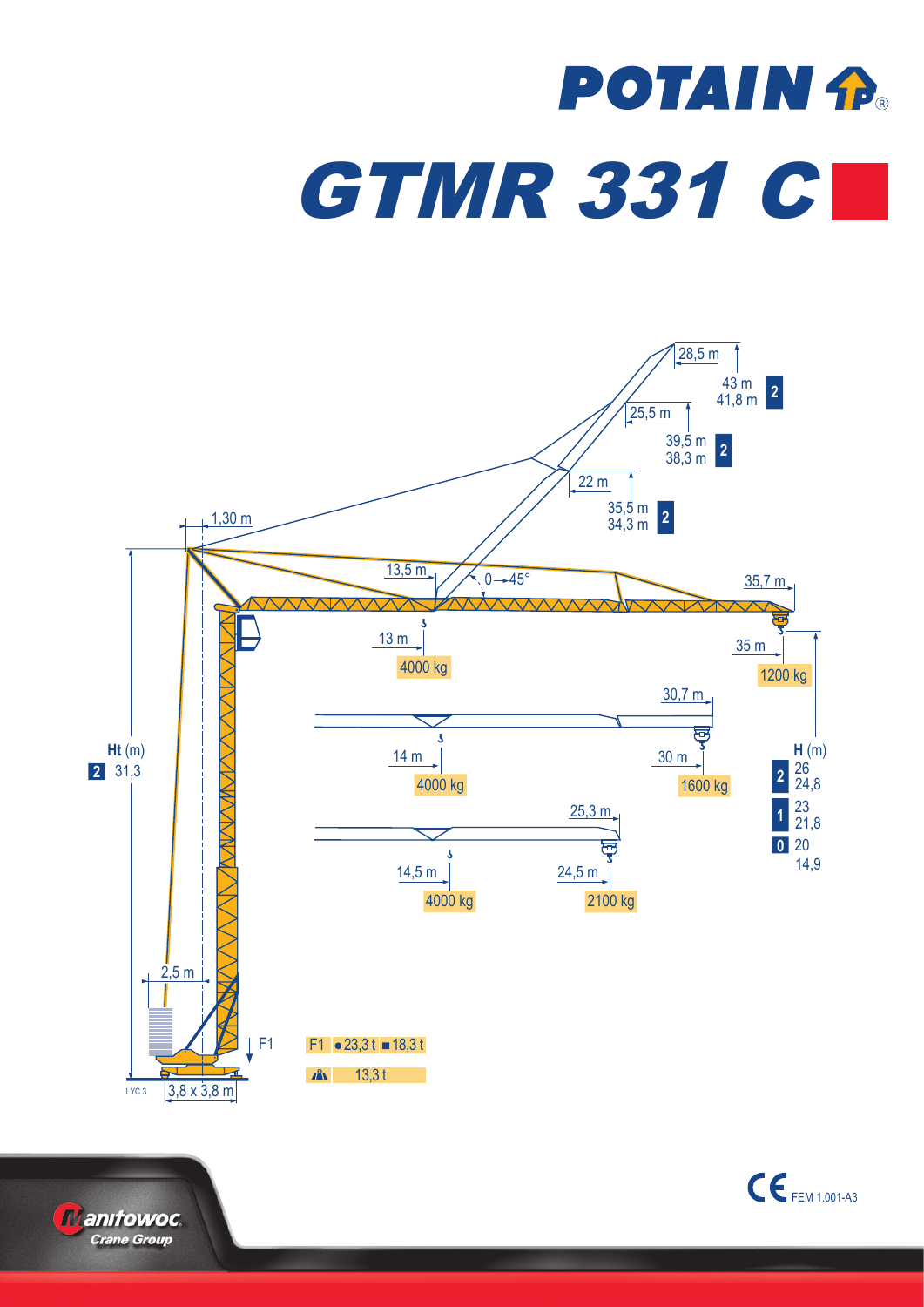| <b>Courbes de</b><br>charges<br>Lastkurven<br><b>Load diagrams</b>                   | 35 <sub>m</sub><br>$\wedge\wedge$ | ĪМ | 3 | ▶ | 13<br>4000 | 14<br>3670   | 16<br>3100 | 18<br>2680 | 20<br>2350 | 22<br>2080 | 23,2<br>$\overline{\phantom{a}}$<br>2000 | 24<br>1870<br>1920 | 26<br>1690<br>1740 | 28<br>1540<br>1590 | 30<br>1410<br>1460         | 32<br>1290<br>1340 | 34<br>1200<br>1250 | 35<br>1150 kg<br>1200 kg | m |
|--------------------------------------------------------------------------------------|-----------------------------------|----|---|---|------------|--------------|------------|------------|------------|------------|------------------------------------------|--------------------|--------------------|--------------------|----------------------------|--------------------|--------------------|--------------------------|---|
| <b>Curvas de</b><br>cargas<br>Curve di carico<br>Curva de cargas<br>LYC <sub>1</sub> | 30 <sub>m</sub><br>$\sqrt{N}$     | ĪМ | 3 | ▸ |            | 14<br>4000   | 16<br>3390 | 18<br>2930 | 20<br>2570 | 22<br>2280 | 24<br>2050                               | 25<br>÷<br>2000    | 26<br>1860<br>1910 | 28<br>1690<br>1740 | 30<br>$1550$ kg<br>1600 kg | m                  |                    |                          |   |
|                                                                                      | 24.5 m<br>$\wedge\wedge$          | ĪМ | 3 | ▶ |            | 14,5<br>4000 | 16<br>3550 | 18<br>3070 | 20<br>2700 | 22<br>2400 | 24,5<br>2100 kg<br>2000 kg               | m                  |                    |                    |                            |                    |                    |                          |   |



## **GTMR 331 C**

| <b>GTMR 331 C</b>         |                                                                                |                                                                                        |                                                                                           |                                                                               |                                                                                                 | <b>POTAIN P</b>                                                                  |
|---------------------------|--------------------------------------------------------------------------------|----------------------------------------------------------------------------------------|-------------------------------------------------------------------------------------------|-------------------------------------------------------------------------------|-------------------------------------------------------------------------------------------------|----------------------------------------------------------------------------------|
| <b>A</b>                  | Chariot distributeur                                                           | D.<br>Verfahrbare Laufkatze                                                            | <b>GB</b><br><b>Traversing trolley</b>                                                    | Œ<br>Carro distribuidor                                                       | Carrellino distributore                                                                         | P.<br>Carro distribuidor                                                         |
| $\triangle$ <sub>CC</sub> | Chariot distributeur et<br>courbes de charges                                  | Verfahrbare Laufkatze und<br>Lastkurven                                                | Traversing trolley and load<br>diagrams                                                   | Carro distribuidor y curvas de<br>cargas                                      | Carrellino distributore e curve<br>di carico                                                    | Carro distribuidor e curva de<br>cargas                                          |
|                           | Réactions en service                                                           | Reaktionskräfte in Betrieb                                                             | Reactions in service                                                                      | Reacciones en servicio                                                        | Reazioni in servizio                                                                            | Reacções em serviço                                                              |
|                           | Réactions hors service                                                         | Reaktionskräfte außer Betrieb                                                          | Reactions out of service                                                                  | Reacciones fuera de servicio                                                  | Reazioni fuori servizio                                                                         | Reacções fora de serviço                                                         |
| $\mathbf{A}$              | A vide sans lest (ni train de<br>transport) avec flèche et<br>hauteur maximum. | Ohne Last, Ballast (und<br>Transportachse), mit<br>Maximalausleger und<br>Maximalhöhe. | Without load, ballast (or<br>transport axles), with<br>maximum jib and maximum<br>height. | Sin carga, sin lastre, (ni tren<br>de transporte), flecha y altura<br>máxima. | A vuoto, senza zavorra (ne<br>assali di trasporto) con<br>braccio massimo e altezza<br>massima. | Sem carga (nem trem de<br>transporte)- sem lastro com<br>lança e altura máximas. |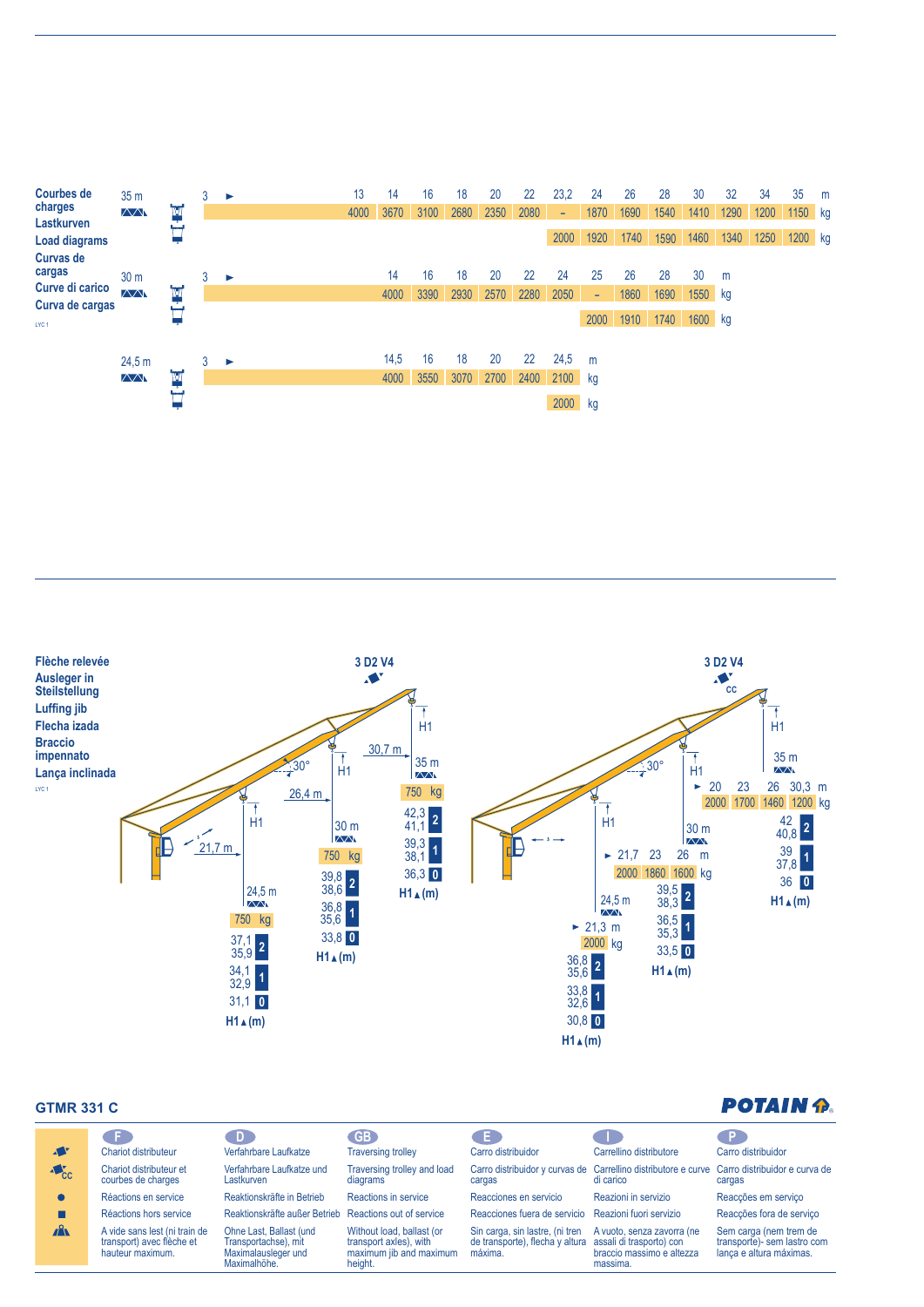| <b>Mécanismes</b><br><b>Antriebe</b>                                             |                                                                             |                                 |                        |                     |              |                |                                       | $ch - PS$     | kW   |    |     |  |  |
|----------------------------------------------------------------------------------|-----------------------------------------------------------------------------|---------------------------------|------------------------|---------------------|--------------|----------------|---------------------------------------|---------------|------|----|-----|--|--|
| <b>Mechanisms</b><br><b>Mecanismos</b><br><b>Meccanismi</b><br><b>Mecanismos</b> |                                                                             |                                 |                        | <b>A</b>            |              | 尽              | <b>A</b>                              | $\rightarrow$ | 又    | hp |     |  |  |
|                                                                                  | $\mathbf{v}$                                                                | <b>15 TDPC 10</b>               | m/min                  | 8,3                 | 25           | 50             | 4,15                                  | 12,5          | 25   | 15 | 11  |  |  |
|                                                                                  |                                                                             |                                 | kg                     | 2000                | 2000         | 1200           | 4000                                  | 4000          | 2400 |    |     |  |  |
| LYC <sub>2</sub>                                                                 |                                                                             | <b>20 LVF10</b>                 | m/min                  | 5                   | 25           | 50             | 2,5                                   | 12,5          | 25   | 20 | 15  |  |  |
|                                                                                  |                                                                             |                                 | <b>kg</b>              | 2000                | 2000         | 1300           | 4000                                  | 4000          | 2600 |    |     |  |  |
|                                                                                  | $\blacksquare$                                                              | 3 D <sub>2</sub> V <sub>4</sub> | m/min                  |                     | 4            | 3              |                                       |               |      |    |     |  |  |
|                                                                                  | $\bigodot$                                                                  | <b>RCV 22</b>                   | tr/min U/min<br>rpm    | $0 \rightarrow 0.8$ |              |                |                                       |               |      |    | 2,2 |  |  |
|                                                                                  | m/min<br>$\blacktriangleleft \bullet \blacktriangleright$<br><b>TVD 122</b> |                                 |                        |                     | $2 \times 2$ | $2 \times 1,5$ |                                       |               |      |    |     |  |  |
|                                                                                  |                                                                             | <b>CEI 38</b>                   | $\blacktriangleleft$   | <b>IEC 38</b>       |              |                |                                       |               |      |    |     |  |  |
|                                                                                  |                                                                             |                                 | 400 V (+6% -10%) 50 Hz |                     |              |                | 15 TDPC 10:20 KVA<br>20 LVF 10:25 kVA |               |      |    |     |  |  |